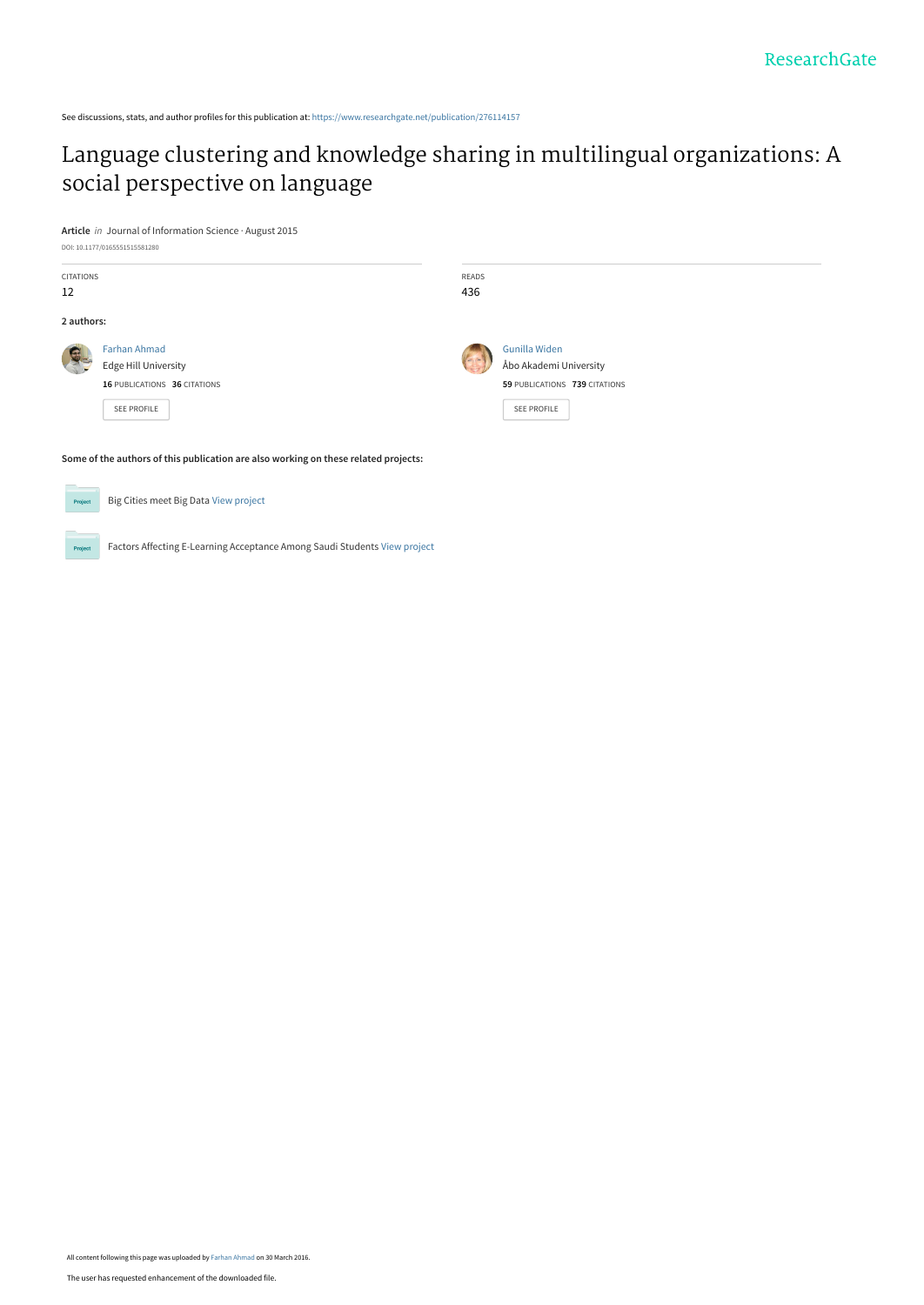#### *Article*

# **Language clustering and knowledge sharing in multilingual organizations: a social perspective on language**

## **Farhan Ahmad**

Information Studies, School of Business and Economics, Åbo Akademi University, Finland

## **Gunilla Widén**

Information Studies, School of Business and Economics, Åbo Akademi University, Finland

## **Abstract**

Knowledge sharing is a product of the collaborative and supportive environment shaped by socialization and informal communication between employees. Under the pressure of globalization and business internationalization, organization's workforce has become increasingly diverse particularly in terms of language. This has implications for knowledge sharing. It has been observed that employees tend to gravitate toward their own language communities leading to language clustering (language-based grouping) which affects informal communication and knowledge mobility in organizations negatively. Although existence of such clusters has been reported in many previous studies, we do not clearly understand how and why language brings these clusters into being and what kind of implications this has for knowledge sharing. This paper draws upon the theory of the semiotic processes of linguistic differentiation taken from linguistic anthropology to provide a theoretical framework capable of explaining the dynamics of language creating language clusters. Unlike previous knowledge management studies, which largely focus on the instrumental aspect of language, this paper adopts a social perspective on language. It is argued that to deal with language clustering we have to explore the dynamics operating behind it in detail. This will not only allow us to understand its implications for knowledge sharing but will also be helpful in devising potent knowledge management initiatives in multilingual workplaces.

#### **Keywords**

Knowledge management; knowledge sharing; language; language clustering; language diversity; multilingual organizations

## **1. Introduction**

The world economy has shifted from an industrial/manufacturing-oriented economy to one based on knowledge and information. As a catalyst for organizational learning and development, knowledge has emerged as the principal organizational resource in today's knowledge society [1]. Unlike other organizational resources, knowledge is of most value if shared [2]. Successful execution of strategic plans requires constant collaboration and knowledge mobilization underlining the importance of knowledge sharing between employees [3]. Although integral to any knowledge management strategy, promoting knowledge-sharing practices in an organization is a daunting task [4]. Complexity of the phenomena emanates from the fact that a number of interpersonal, organizational and contextual factors influence informal knowledge sharing at the individual level. Recently, by virtue of business globalization, language diversity has been recognized as one of the influential factors in the process of knowledge sharing [5]. International mobility in general and firms' cross-border commitments (such as recruitment, mergers, and outsourcing) in particular have rendered workplaces linguistically diverse [6].

Language is usually considered a valuable resource since it allows the organization to communicate across borders and to use this resource in serving the diverse clientele efficiently [7]. Along with the benefits, there are also some disadvantages of the linguistic differences particularly concerning the internal functioning of the organization. One of the most evident disadvantages is the potential for linguistic differences to distort the smooth communication and social

**Corresponding author:**

Farhan Ahmad, Information Studies, School of Business and Economics, Åbo Akademi University, Fänriksgatan 3B, 20500 Åbo, Finland. Email: farhan.ahmad@abo.fi



Journal of Information Science  $I-I4$ © The Author(s) 2015 Reprints and permissions: sagepub.co.uk/journalsPermissions.nav DOI: 10.1177/0165551510000000 jis.sagepub.com

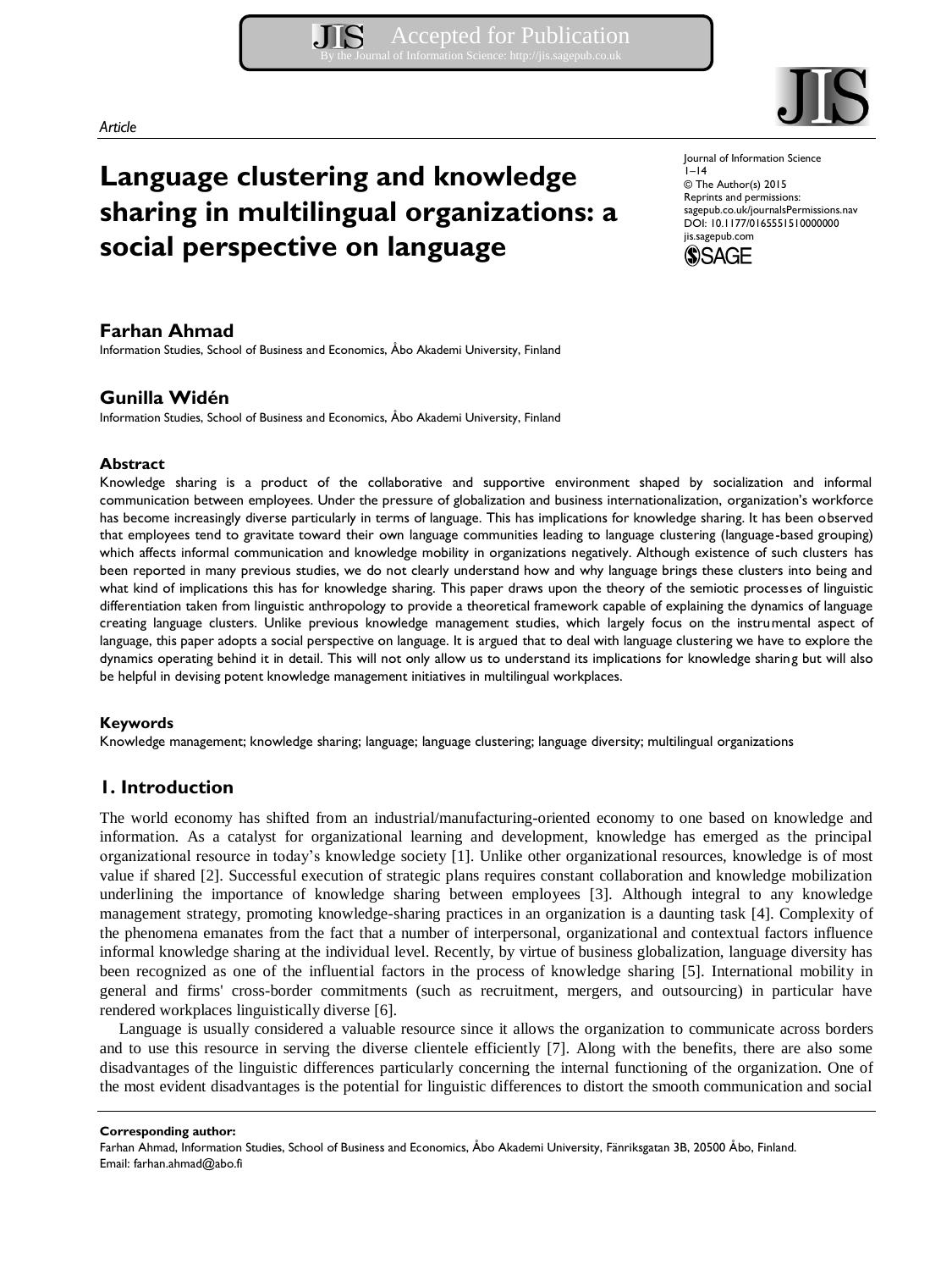networking within the organization in a way that may not occur in the case of the presence of homogenous language speakers. In this regard, language clustering has been identified as an important phenomenon which affects knowledge sharing by moderating the informal communication between employees e.g. [8]. Language clustering occurs in multilingual organizations as a result of enhanced communication and socialization between same language speakers. In this way it affects knowledge sharing, which is a natural output of communication and strongly influenced by social relationships and frequency of interaction [9, 10]. Although empirical evidence suggests that language clustering affects knowledge sharing, we have, however, very limited knowledge of language clusters. Why these clusters come into being, why language similarity and differences become a source of socialization and categorization and what implications this has for knowledge sharing remain largely unanswered. It is argued that to thoroughly understand the influence of language clustering, we have to explore the dynamics operating behind it in detail. This will not only allow us to understand its implications for knowledge sharing in a different way but will also be helpful in devising potent knowledge management initiatives in multilingual workplaces.

This paper draws upon the concepts of linguistic anthropology that have rarely been consulted in knowledge sharing studies. The semiotic processes of linguistic differentiation have been used as a guiding framework to explore the formation of language clusters in multilingual organizations. It is argued that to understand knowledge-sharing peculiarities in multilingual contexts, we should view language from a social perspective. Social dynamics of language have a strong potential to explain certain knowledge-sharing practices in multilingual contexts and in this regard, the field of linguistics that has developed its theories and concepts over decades, may provide novel insights.

The paper is structured as follows: first, the literature of language clustering will be reviewed; then, the research gap in current explanations of language clustering, and the reasons for this, will be discussed. Following this, the semiotic processes of linguistic differentiation will be introduced and used as a guiding framework in providing the potential explanation for the formation of a language cluster through the social perspective of language. Finally, implications of language clustering on knowledge sharing will be discussed, followed by the conclusion.

## **2. Language clustering**

Language clustering has not been studied in great depth, although its existence and implications for knowledge sharing has been recognized in a number of previous studies [8, 11-13]. Language clustering has rarely been defined in exact and explicit terms; instead, one has to grasp this concept by explaining the phenomenon in general terms. However, a consensus does exist on the basic concept of the phenomenon; it is the grouping of the people due to their tendency to interact more with those with whom they share a common native language in multilingual workplaces. One of the most explicit definitions of language clustering is found in Tange  $\&$  Lauring [13]. According to these authors, language clustering is the "language users' orientation of social interaction towards the members of their own speech community" [13, p.228]. Thus, a language cluster is the group of people who engage in interaction more with those from the same speech community than with those from a different speech community. It is important to recognize that language clusters usually do not have clear cut visible boundaries and may not be as clearly identifiable as teams and communities of practice. Instead they are an unstructured group of people who engage in interaction more because of their linguistic similarity [8]. Members of the cluster may even be unaware of the existence of their own groupings because they see this increased language-based communication as a natural phenomenon rather than an output of the influence of a variable. This may have important implications for the knowledge-sharing process, since the subconscious aspect of the communication pattern makes existing knowledge flows look spontaneous and instinctive.

## *2.1. Language clustering and knowledge sharing*

In organizational studies, the existence of language clusters was first observed by Marschan-Piekkari, Welch and Welch [11] in their empirical study conducted in a large Finnish organization. Later, a number of other studies also identified language clustering practices in multilingual organizations [8, 12-14], although this had not been the main theme of their studies (with the exception of [13]). In their study of communication between subsidiaries and headquarters, Marschan-Piekkari et al. [11] observed that the communication pattern in the multinational organization is largely predicted by language differences in the organization. They reported different subsidiary clusters based on language similarity such as Germans and Austrians forming one cluster, Americans, British and Australians forming another cluster, Scandinavians making a third cluster and Spanish, Mexicans and Italians, a fourth cluster. They found that language clusters imposed their own structure on organizational hierarchy in terms of communication patterns and information flows. Seeking advice or information for decision making across linguistic islands was a rare practice in the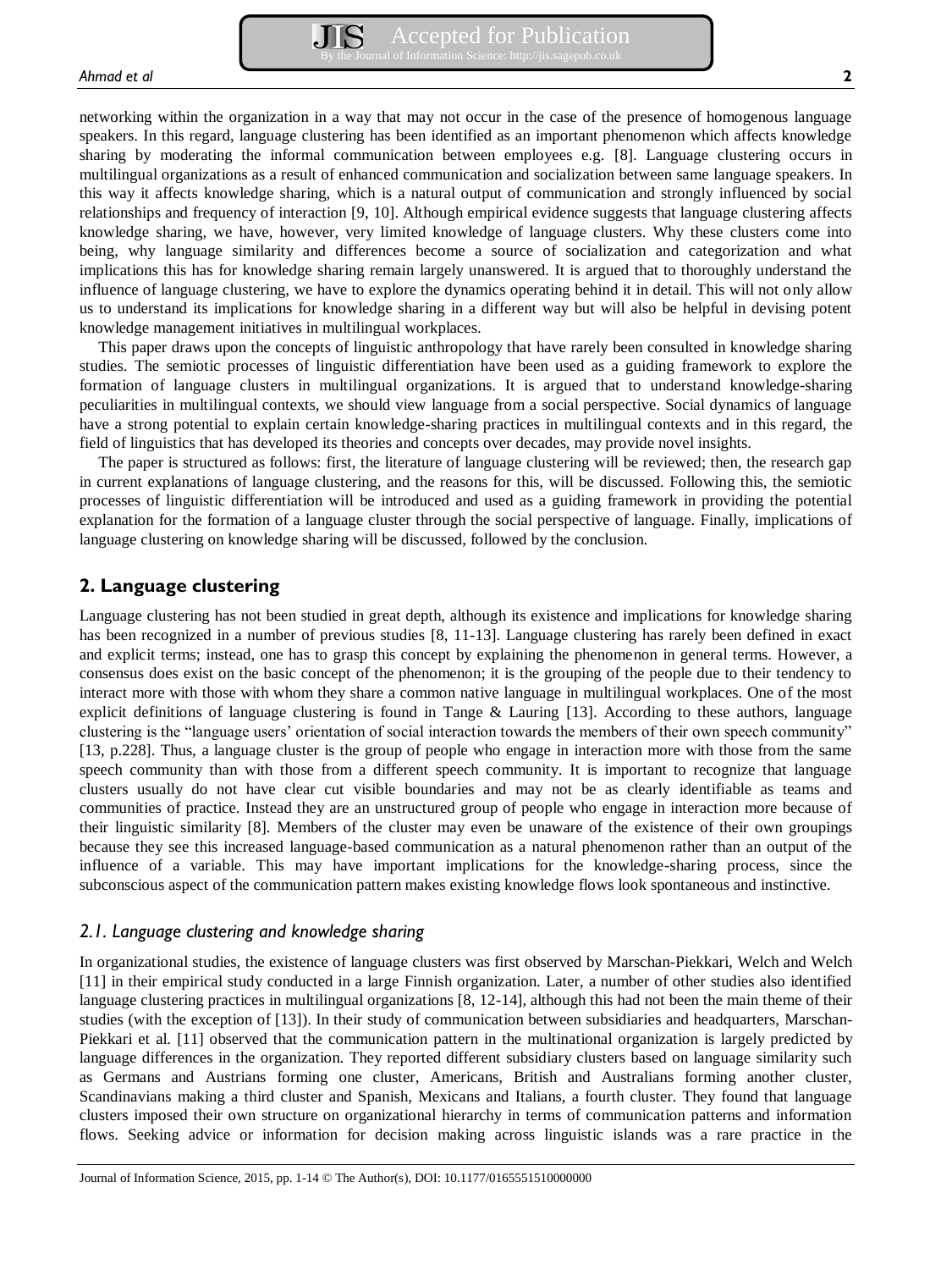organization. Their study had an international management perspective; clustering was observed at the subsidiary level. However, it is important to note that the process of clustering almost always initiates at the individual level. This is apparent in the findings of the study on interpersonal similarity and knowledge sharing by Makela et al. [8] in which language was found to be an important source of clustering at the individual level in multilingual organizations. Language affects employees' capacity to build social networks which multiply and then start to appear at the subsidiary level. They proposed that actual subsidiary level language clustering appears to be an aggregate effect of individual language-based clustering. Similar to Marschan-Piekkari et al. [11], Tange and Lauring [13] also found language clustering in their study of informal communicative practices in a multilingual Danish organization in Denmark. They found that the Danes and other international workers preferred to interact in their native languages within their own speech communities even though English was the official language of the organization. This was particularly true for informal discussions and small talk in the corridors and cafeterias. This influenced the trans-organizational knowledge sharing resulting in the containment of knowledge within linguistic groups. By taking language in the larger sociolinguistic context, Remennick [14] studied the communication and language preferences among Russians and Georgians working in a medical organization in Israel. They showed how the presence of a large number of Russians in the organization left the Hebrew-only rule impotent. Language appeared to be the primary criterion for friendship and social engagements, influencing information-sharing potential between language communities negatively.

Though the existence of language clustering has been reported in many studies, there is very limited knowledge of how such clusters form and are sustained over time. This is apparently because language clustering has not been taken as a primary subject of investigation. A review of previous literature shows that language competency has been often used as the most common explanation for the language clustering. It has been argued that language competency in the second language or official language of the organization is an important factor in defining the communication patterns and ultimately language clustering [11, 15, 16]. This is a rational, however, over simplistic explanation, which seems to be applicable mostly to those who have limited proficiency in the corporate language. However we know that, nowadays, organizations consider language competency as an important element of employees' professional portfolio. Proficiency in a corporate language (mostly English) is used as an important criterion in the recruitment process particularly in knowledge intensive industries [17]. This implies that most of the employees particularly in the middle and top management should have good proficiency in the corporate language. In this scenario, it seems that language competency although very important cannot be an only defining factor for language clustering. This is particularly so in the contemporary globalized and multilingual world, where language has become a resource - valued and traded in the global market [18]. Learning a foreign language, particularly English, has become part of school and university education around the world, ensuring students are communicatively competent across linguistic borders. This is the era of bilingualism or in Edwards' [19, p.251] terms "élite bilingualism" which means that, at a given period of time, people learn a language other than their own due to its prevalent instrumental value and prestige at that specific time. At this particular moment, English can be considered as the second language of today's élite bilinguals, educated and trained for knowledge work in the information society.

It is important to explore the development of language clusters which have direct bearing on knowledge-sharing practices in an organization. The way we understand the development of this grouping largely affects the ways we conceptualize its implications for knowledge sharing. Moreover it also influences how we address the clustering issue. A common understanding that language competency explains the formation of language clusters, as discussed above, has contributed significantly in developing the concept that language diversity seems to be best dealt with by enhancing translation capability in terms of documents and knowledge management systems and by hiring bilingual employees, competent in the official language of the organization [17]. It is assumed that the introduction of translation services and bilingual employees will allow inter-linguistic dialogue, cooperation and communication which may neutralize the linguistic differences, hence increase the potential for smooth knowledge sharing across the organization. This is an instrumental perspective of language where the focus seems to be more on proficiency in a language (knowledge of grammar, morphology, phonology, and syntax), the number of languages (bilingual, multilingual), lingua franca (common language) or translation and the like.

Language is not simply a conduit to transfer messages; instead there is also a social aspect to language which sheds light on all non-instrumental aspects of language. Language is social in nature and it continuously interacts with the society and its users which make it more than a simple mechanism of message transfer. In order to understand language clustering and its implications for knowledge sharing, we should approach language from both instrumental and social perspectives. This is in line with the views of those linguists who insist that any study of language which focuses entirely on the instrumental function of language will be deficient and that "inappropriate limitations and restrictions can cripple insights" [19, p.1]. This paper tries to explain the phenomenon of language clustering by adopting the social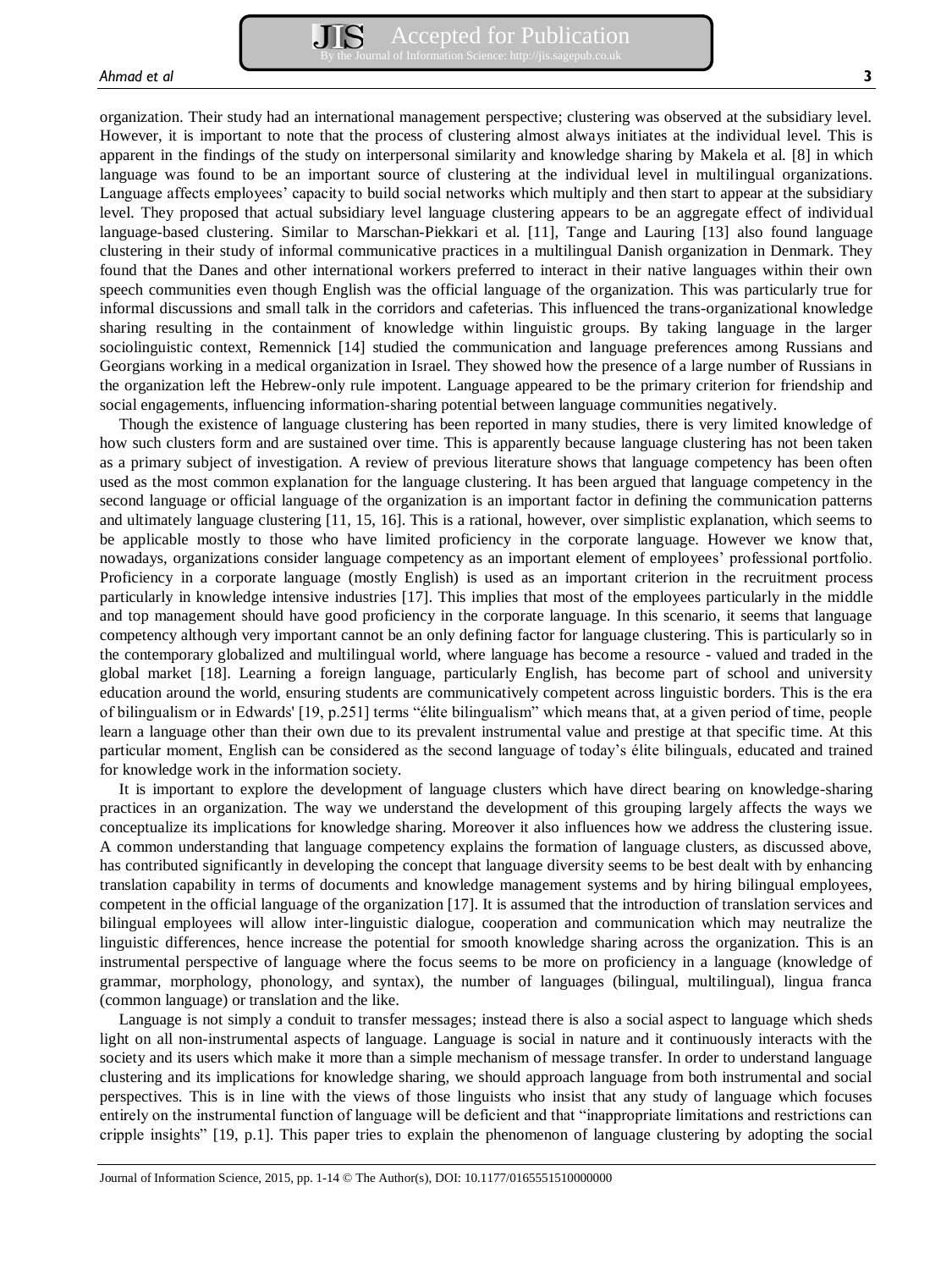perspective of language. This means the focus would not be on an instrumental aspect such as proficiency in language but rather on the social aspect of language, which focuses on the intersections of language and emotion, social relations, power and politics. In order to achieve this purpose, the theory of the semiotic processes of linguistic differentiation given by Irvine and Gal [20-21] from linguistic anthropology has been used as a framework to explain the development of language clustering. With this new perspective in mind, language clustering implications for knowledge sharing have also been explored.

## **3. Semiotic processes of linguistic differentiation and language clustering**

A plethora of research has been done on the effects of language in social life particularly within the latter half of the previous century. In the context of multilingualism and bilingualism, research done by both sociolinguists and linguistic anthropologists has been very useful in elucidating the links between social concepts such as power, identity, class, solidarity, social relationships and language. The usefulness of their work is not limited only to their fields. Many other disciplines in social science have benefited from insights on language generated by sociolinguistics and linguistic anthropology e.g. [22]. One of the important implications of the work on social aspects of language is the recognition of the association between language and society and, more importantly, its capacity to influence social behavior.

Three semiotic processes of linguistic differentiation presented by Irvine and Gal (1995, 2000) may also be considered as part of the social aspect of language research. At a general level, Irvine and Gal [20] tend to explain the way people cognitively and behaviorally react to different language speakers in multilingual situations. We hold certain views about language in general. These views are known as language ideologies and in language contact situations these pre-existing beliefs about language become an important defining parameter in categorizing others. Irvine and Gal propose that it is through the semiotic processes of iconization, fractal recursivity and erasure that people interpret sociolinguistic complexity by associating languages with certain persons or groups, which help in rationalizing the linguistic differentiation as a base for social differentiation. This theory has certain characteristics which make it suitable for exploring language clustering phenomena. First, the focus is on the group rather than on the individual. This is in line with the concept of language clustering that is a group level phenomenon. Second, it deals with multilingual situations where there is language contact. This contact can be at a general level in the society such as immigration, colonialism or, at a specific level within the institutions of the society, such as organizations. Third, and most importantly, the link between language and social phenomena is emphasized. In this way, sociolinguistic dynamics of multilingual situations have been explained from the social perspective of language by, for example, associating language with social identity and self-categorization processes in multilingual contexts. Finally, this theory provides a potential explanation for not only formation but also continuous existence of language clusters. In this paper, as we will attempt to show in the following discussion, it is argued that iconization explains why language clusters form, and fractal recursivity and erasure shed light on how such clusters continue to exist over a period of time. Irvine and Gal [20, p.37-38] describe the semiotic processes of linguistic differentiation as follows:

- Iconization involves a transformation of the sign relationship between linguistic features and the social images with which they are linked. Linguistic features that index social groups or activities appear to be iconic representation of them, as if linguistic features somehow depicted or displayed social groups' inherent nature of essence.
- Fractal recursivity involves the projection of an opposition, salient at some level of relationship, onto some other level.
- Erasure is the process in which ideology, in simplifying the sociolinguistic field, renders some persons or activities (or sociolinguistic phenomena) invisible.

#### *3.1. Formation of language clusters - Iconization*

Iconization is the process through which a relationship between language and social image is constructed. Language identity becomes a parameter for defining one's non-linguistic characteristics such as culture, social identity, nationality, etc. Linguistic practices are then seen as a reflection of certain cultural and social images which may have nothing to do with the present reality. This bias towards iconic relationships leads to the point where we start to see this relationship as natural and true. Gal and Irvine [21] explain this phenomenon by reference to an example from a Hungarian village characterized by two dominant professions: craftsmen and farmers. Craftsmen usually used a speech style which was aesthetic and grammatically pleasant, as opposed to the farmers whose speech style was relatively plain and restrained. With the passage of time, these linguistic practices became iconic, resulting in the association of certain speech styles with professions in the village. Woolard [23] argues that this phenomenon is also prevalent in our societies at large,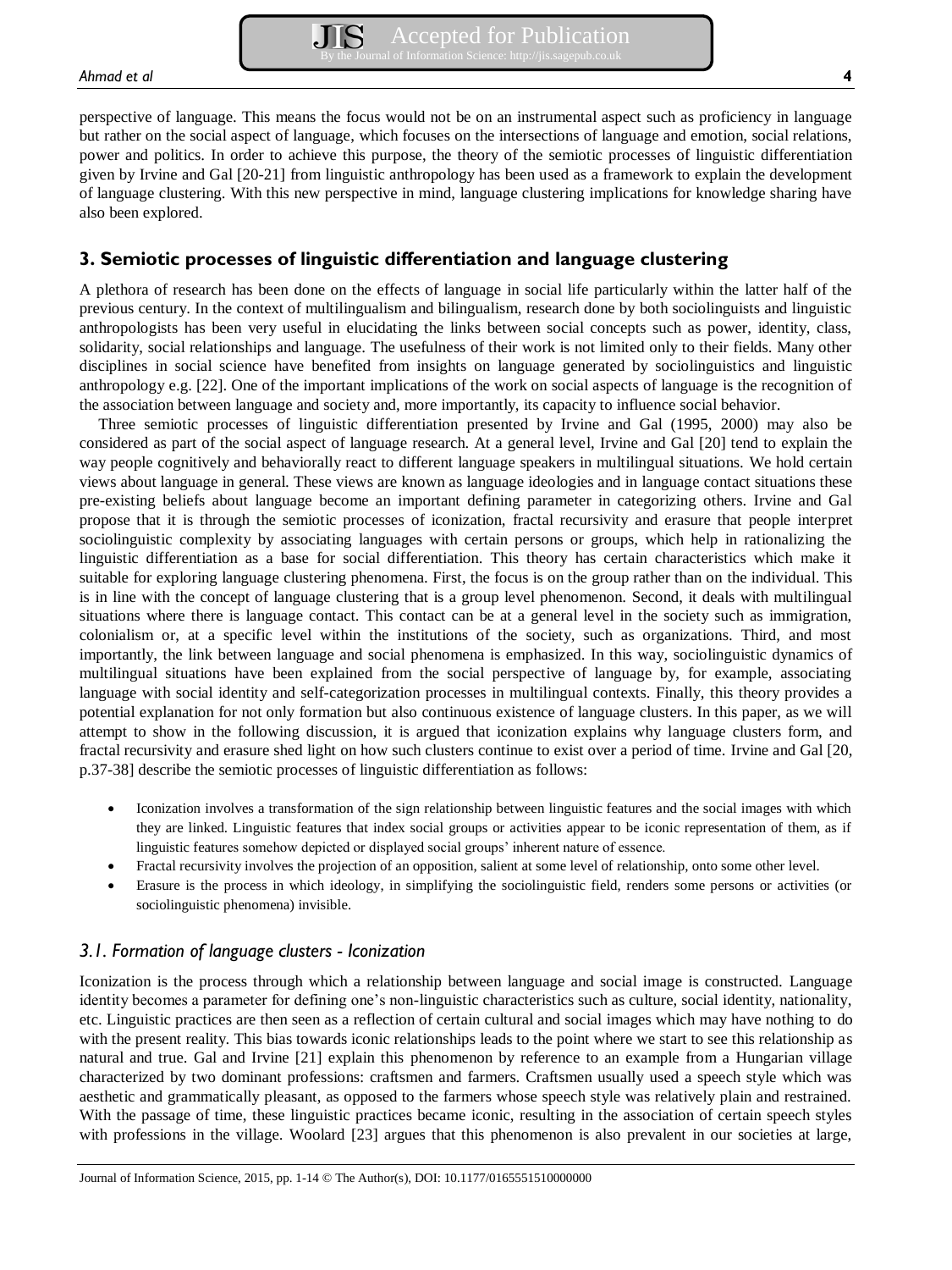where plain speech is associated with the common public and ornate speech with intellectuals and social élites. This phenomenon also extends to multilingual contexts where certain languages become iconic representation of social and cultural features. For example, hearing a language other than English in England, particularly one from South Asia, a region from which most British immigrants originate, may trigger the impression of foreignness, along with the mass of conjectures associated with it [24].

Iconization is a useful concept and has potential to shed light on group formation and categorization in multilingual workplaces. As mentioned earlier, the language cluster is a form of grouping, and when it comes to studying group formation one of the most suitable strategies has been through the concept of symbolic boundaries. Symbolic boundaries are "conceptual distinctions made by social actors to categorize objects, people, practices and even time and space" [25, p.168]. No kind of voluntarily formed group can exist without conceptual distinctions, hence approaching group formation through an analysis of symbolic boundaries allows us to explore "typification systems or inferences concerning similarities and differences" that groups use for the definition of self and the other [ 26, p.15344]. The concept of the boundary has been central in a wide range of literature in sociology dealing with the constitution of self and other in contexts such as gender, religion, social identity, ethnicity, immigration, nationalism and politics, e.g. [27, 28]. Here the formation of language clusters or groups is studied in terms of the formation of iconic or symbolic boundaries. It is proposed that language generates the symbolic boundaries out of its symbolic value through the process of iconization. In other words, how we see our own and others' languages, and how we associate different features with different languages, define iconic boundaries that lead to categories of us and them. What the symbolic value of language is and how this symbolic value is converted into symbolic boundaries leading to language clusters are important questions which are discussed below.

#### 3.1.1. Symbolic value of language

An important feature of the process of iconization is the tendency of language to be symbolic. Language acts as symbolic representation of features of its native society, such as history, heritage, nationalism, collectiveness and freedom [19]. It is involved in all aspects of our lives ranging from socialization, education and work to performance of traditions and rituals, religious ceremonies, weddings and festivals etc. It is believed that the strong involvement of language in all the functions of society plays an important role in developing the associative capacity of language with social dynamics of the society. It has a tendency to become associated with those very features of society for whose expression it is usually used, such as culture. This symbolic relationship seems to be further reaffirmed by dependence of our linguistic communication on cultural cues and conceptions. According to Edwards, the symbolic value of language, along with its continuously accumulating historical and cultural associations, provides a rich underlay for every communicative interaction [19, p.5]. Apparently this is what makes it possible to read between the lines and understand what is not explicitly stated.

The value of the symbolic function of language is apparent from the fact that even though some languages are not spoken, they are still used as a common reference of association as, for example, Irish in Ireland, Welsh in Wales and Polish for fourth generation Polish Americans. Although Irish is spoken by only 3% of the population of Ireland it still continues to serve a symbolic role in Irish identity and culture [19, p.56]. Eastman [29] calls this an associated language, one that is not spoken by its group members but still works as common point of reference for group identity due to its association with its heritage. This shows that language has more than simply a communicative function. This symbolic perspective emphasizes the relational element of language which binds people together and gives a sense of collectiveness. The reality and existence of the symbolic value of language is apparent in many of those social conflicts in multilingual contexts where language emerges as a central point of discussion and source of social categorization, e.g. [30]. Using language for differentiation is apparent in the findings of Blackledge's [31] study that show that, in the wake of riots in northern England, language appeared to be an important categorizer in public debate. Although linguistic diversity had nothing to do with the riots, foreign language, specifically Asian languages, was still taken up to distinguish between ethnic and non-ethnic British. The riots were then portrayed as the division of British society and cultural conflict. The most important thing here was the exploitation of language to define the distinction between ethnic and non-ethnic British which would have been difficult to maintain otherwise.

One of the most researched symbolic relationships of language has been its association with identity e.g. [19, 32-35]. The relationship between language and identity is now more important than ever before due to the delineation of differences between nations in the face of globalization and the formation of regional blocks such as the European Union and ASEAN [34]. In this scenario, language appears to be the most suitable and easily available resource to capitalize on in order to fulfil the human desire to be different, particularly in multicultural contexts. The intermingling of language and identity has reached the point where the two seem to be inseparable [36]. Identity is the most powerful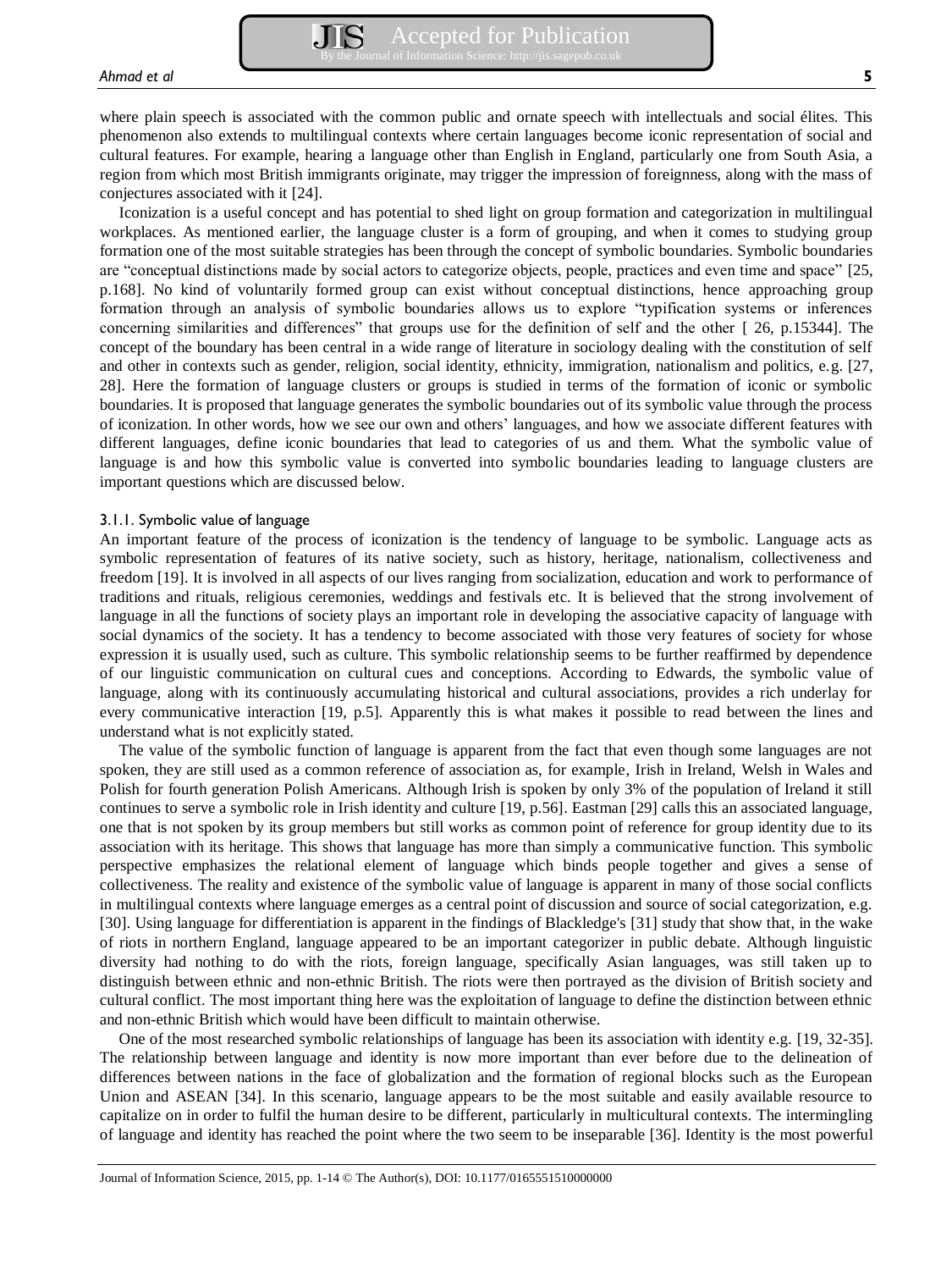feature that both divides and unites groups, communities and societies [36], and when language becomes a symbol of identity, it is likely to be conceived of as having the same powers of differentiation and association which define who is in and who is out. This ethnolinguistic identity model posits that when language is laden with the symbolic representation of cultural and national identity, individuals will tend to perceive the social differences in linguistic terms, and be more inclined to converse with their so- called own people in their own language [14]. This then establishes the basis for language clustering.

#### 3.1.2. From symbolic value to symbolic boundaries

When language is considered as a symbol of one's culture and identity it is more likely to be used as a cognitive tool in defining one's relationship with others. In other words, if language is an index of identity, culture or even nation, then interacting with native speakers of dissimilar languages means interacting with people of dissimilar cultures, identities, values and thoughts [20, p.49]. This attitude is more pervasive in multilingual conditions where the presence of different languages and their speakers may heighten the sense of identification with language [37 p.37] Our perception that speakers of the same language as us are similar to us in certain respects may lead us to develop cognitive closeness with them while distancing those who speak a different language. This accords with homophily theory in sociology, which suggests that we like and feel close to others whom we think are like ourselves, e.g. [38-40]. An important output of this language-based perception of similarity or difference is the emergence of a symbolic boundary referred to by Irvine and Gal [20] as an iconic boundary, which exits in cognition only.

Language-based interpretation of psychic distance between people, whether right or wrong, is likely to influence the choice of individuals with whom one would like to communicate and socialize in multilingual workplaces. Such an internalization of conceptual distinctions into social behavior leads to the establishment of social boundaries [41]. A social boundary is based on the symbolic boundary which divides and segregates people, or any other social activity, *in practice* [25, 42]. This separation may not only be spatial but also take the form of communication and interpersonal links [42], as in the case of language clusters. Language clusters may sometimes be spatially segregated as, for example, in the case of a group of German speakers who always sit together during lunch in an English company, and, whereas at other times virtually segregated, for example, talking and networking mostly among themselves (within the language community at work). Unlike symbolic boundaries, social boundaries do exist in the real world, in our actions and not in our minds only. Social psychologists argue that the appearance of this conceptual distinction in practical behavior is quite common [43] because when we think we are different then we actually tend to indulge ourselves in the activities that ultimately reinforce and create the difference. Similarly, when we think we are different because we speak different languages (i.e. a symbolic boundary), our language behaviour is more likely to become aligned with this perception of differentiation, meaning that, for example, we socialize more with same language speakers than with different language speakers (i.e. a social boundary). This conversion of symbolic boundary into social boundary plays an important role in group/cluster formation. Historical evidence suggests that language has been one of the oldest elements used for erecting boundaries between groups, communities and even nations [20**,** 44], and in doing so it sometimes supersedes other categorizers such as nationality and culture [13, 8].

Until now, there seems to have been more focus on the capacity of language in a multilingual environment to promote segregation and division. However, it is also important to recognize that, from the symbolic value perspective, language clustering is also a result of social solidarity, or language-based unification. Language similarity lowers the psychological discomfort associated with language-based emotional and cognitive disparity [8, p.3]. This is particularly true for people who work in an organization in a foreign country where most of their day-to-day discussion inside and outside work is in the foreign language. Ramennick [14] finds this in case of Russians working in a medical organization in Israel, for whom speaking Russian, even though it was resisted by the company management, was a source of great emotional and psychological relief and a way to practice their culture in a foreign land. In short, iconization, a process of linguistic differentiation, provides a useful conceptual understanding of the mechanisms contributing to the formation of language clusters from the social perspective of language. It explains language clustering by underlining the differentiating capacity of language that is driven by its symbolic value and the conversion of this symbolic value into symbolic (iconic) and social boundaries in multilingual contexts.

#### *3.2. Cluster maintenance - fractal recursivity and erasure*

Fractal recursivity involves the "projection of an opposition, salient at some level of relationship, onto some other level" [20, p.38]. It is the reoccurrence of the dichotomy which exists at the linguistic level on other levels [45, p.80]. In short, once the boundaries are formed and groups have emerged, judgments will follow. Iconization provides the minimal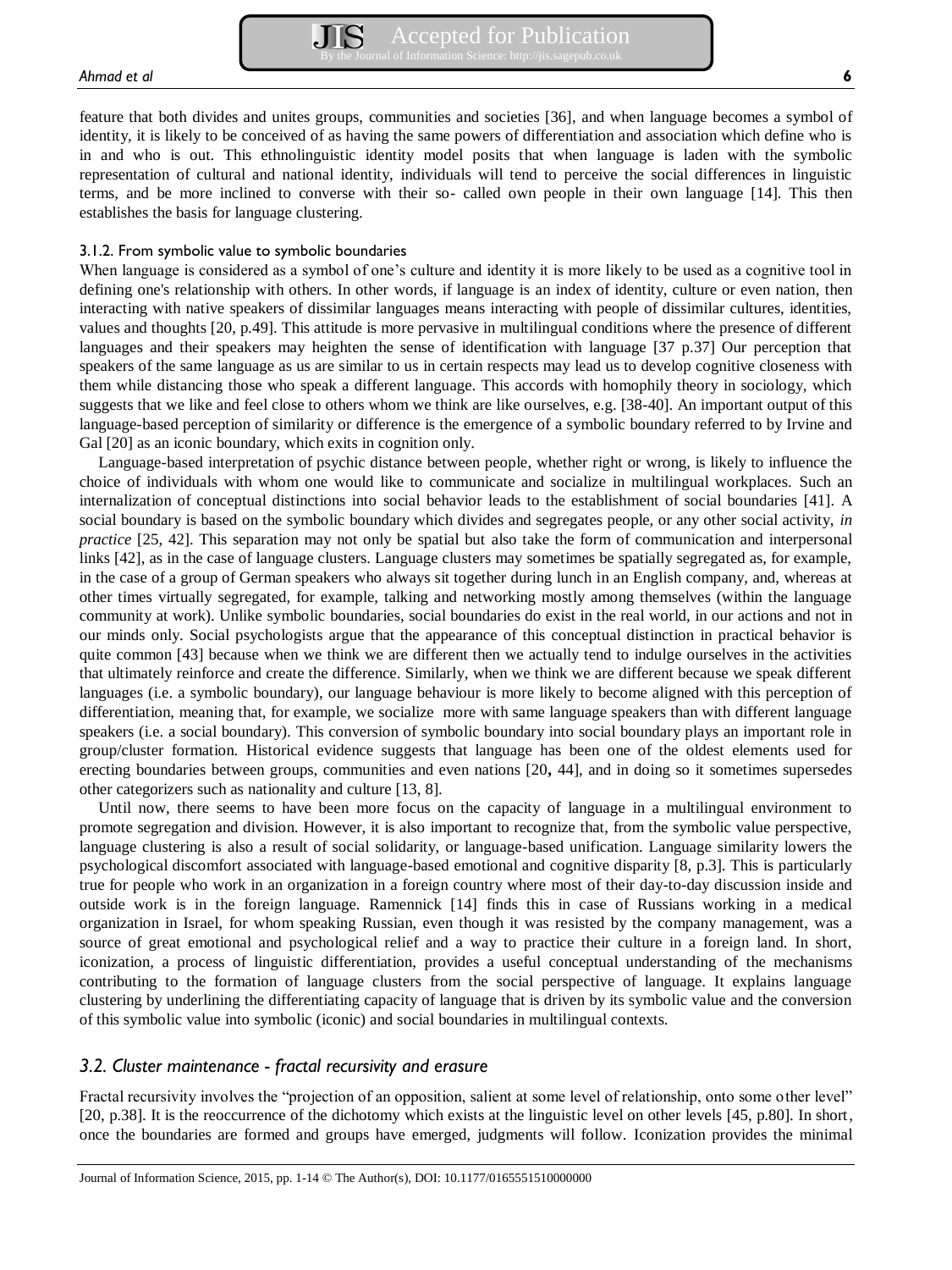Many previous studies have noted that language acts as a frame of reference consciously or unconsciously in articulating the 'us and them' divide [ 48], which is then projected onto other domains, such as: 'we are rich, they are poor', 'we are diverse, they are homogenous', 'we are the majority, they are a minority', etc. Milani [49] observed this phenomenon in his study of the public debate on the introduction of language testing for naturalization in Sweden. Textual analysis of public policy documents revealed how the iconization of foreigners with Swedish (language) deficiency was projected into other domains (economic, social, cultural) by generating "causal relation along a chain of oppositions: (i) having/lacking the Swedish language, (ii) employment/ unemployment, (iii) having/lacking authority, (iv) understanding/not understanding Swedish culture" [49, p.40]. In this way, iconization of linguistic features continues to be exploited from one level to another in a recursive manner. In an organizational context, Remennick's [14] study shows how Russian was associated with arrogance, low competency, socialist characteristics and low organizational rank by Hebrew-speaking employees in an Israeli medical organization. Many other organizational studies have pointed to this phenomenon, e.g. [50, 7]; however, it has never been conceived and discussed from the point of view of fractal recursivity.

The underlying processes of fractal recursivity accord with the self-categorization theory proposed by Turner, based on the work of Henri Tajfel and his colleagues who worked on group formation and socialization in the early 1970s [51]. This theory describes how those who belong to a certain group moderate behaviors in terms of a number of factors, such as conformity, stereotyping, ethnocentrism, and so forth [51]. One of the important principles of this theory is that when people identify themselves with a social group membership they accentuate intergroup differences. This accentuation is the outcome of the group association which motivates the individuals to fit the newly-found perceived differences into their current cognitive categories. If we see the process of fractal recursivity through the lens of selfcategorization theory, then it can be implied that this tendency to attach extra linguistic features to language communities is actually a strategy to fine tune the differences, in order to sharpen the iconic boundaries. Whether these newly-associated features are true or not is subject to debate and is of less relevance here. Instead, what matters is the tendency of the cognitive mechanism to value information that increases rather than decreases intergroup differences [52]. By strengthening the feelings of group attachment and in-group cohesion at the expense of out-group differentiation and distinctions, fractal recursivity plays an important role in group maintenance.

How have extra-linguistic characteristics that are attached to a certain language community become accepted and shared among other language speakers in a multilingual setting? Extra-linguistic here means those social factors that are not directly related to language [53]. For the sake of simplicity, we may call these extra-linguistic characteristics stereotypes. If fractal recursivity occurs only at the individual level then it can be assumed that different individuals within the same language community are likely to have various sorts of conceptions about other language speakers which would lack the consensus needed to maintain the element of groupness. In this scenario, the fractal recurvisity would be a rather less effective mechanism for the boundary maintenance work. According to McGarty et al. [43], when the conceptions are not held in common, their effect on group categorization and maintenance is weak. A plausible explanation for the sharedness of stereotypes can be found in the social psychological literature, e.g. [54-56]. The stereotypes come to be shared because the stereotype-making group usually process information on the basis of the same ideological beliefs, shaped by historical and/or current events. This commonality of views plays an important role in maintaining group boundaries, by insuring that newly-found differentiating characteristics are shared and agreed upon across a certain language group. There is a field of study called language ideology in linguistic anthropology which sheds more light on this phenomenon. It aims to explain the "ideas with which participants and observers frame their understanding of linguistic varieties" and, more importantly, how these ideas moderate their social behavior [Irvine & Gal, 2000 p.1, for further discussion, see 53, 57-58]. Fractal recursivity may work as long as individuals and groups continue to find information that is congruent with their existing impression of other groups. But how come they do not notice incongruent information and what happens when they do find information that does not correspond to their existing social image of others. This is when erasure enters the picture.

Erasure is the third semiotic process of linguistic differentiation. It is the process by which some individuals and activities become invisible due to the observer's tendency to fit sociolinguistic phenomena into existing linguistic beliefs [21, p.974]. This means all those activities and elements which do not correspond to our language-based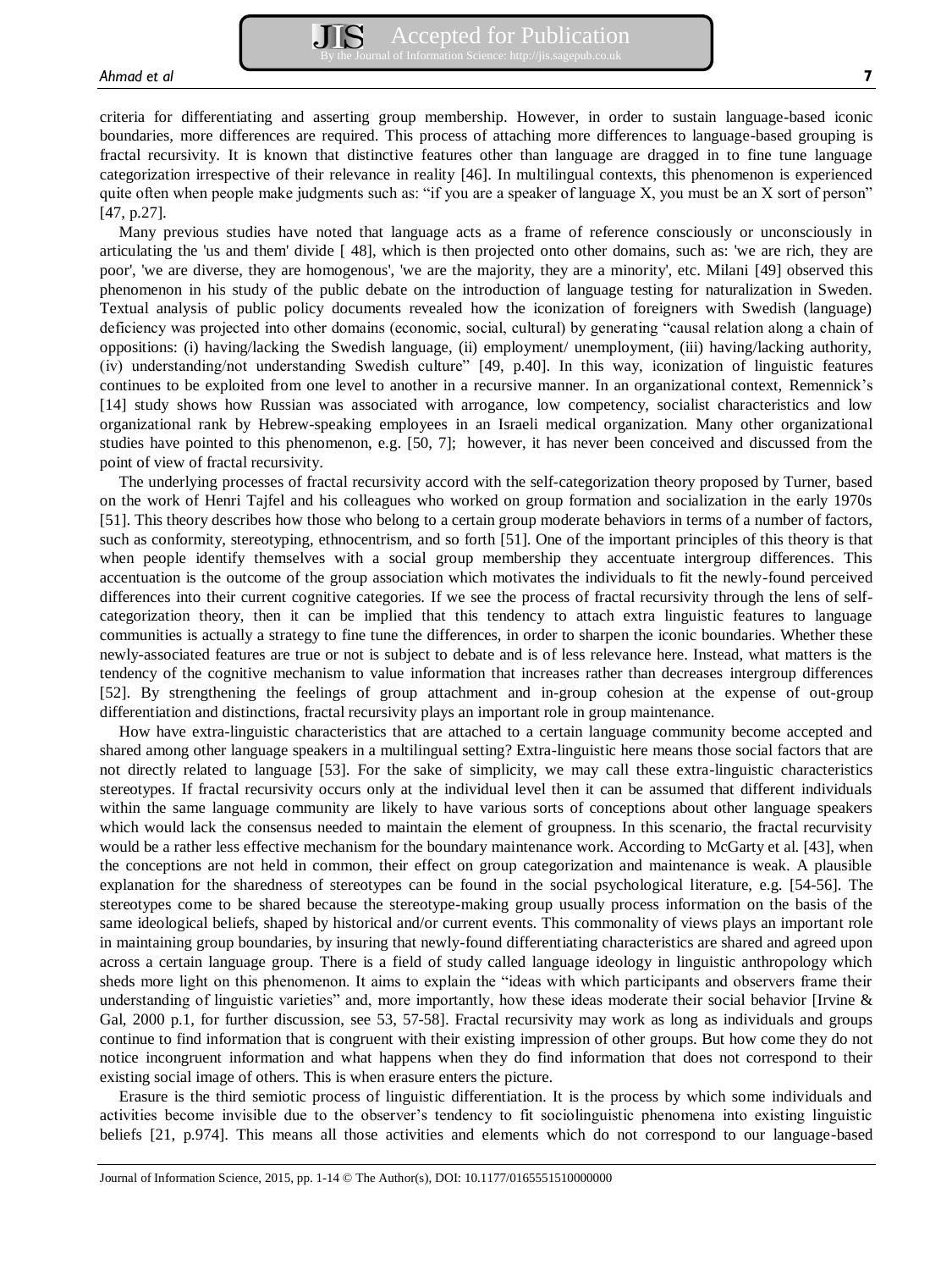categorization and expectations are explained away or go unnoticed [50]. Erasure is also an important process that contributes to group maintenance, since, in this process, incongruent information is handled subconsciously in such a way that it does not disturb the current conception of 'us and them'. For example, in the case of the Hungarian village mentioned earlier, the dichotomy of the two separate groups that were seen as internally homogenous actually erased the differences within those groups in terms of wealth, education, linguistic competencies etc. The process of erasure was also noticed by Lønsmann [50] in her study of a multilingual organization in Denmark. Danish employees were critical of English-speaking employees in a Danish organization. They believed that all Danish employees were proficient in English, which allowed them to communicate with non-Danish speaking employees. However, English-speaking employees, particularly the ones who had lived in Denmark for a long time and had not learned Danish, were considered to be reluctant to socialize with and integrate into the Danish community. She explains that Danish employees blatantly presumed that all Danish employees in the organization were proficient in English. This supposition was influenced by their ideological belief that Danes in general are proficient in English, she argues. This conception presented the Danes as a homogenous group within the organization and the differences within the group, for example the presence of Danish employees, particularly at a lower hierarchical level, who could not speak English at all, remained inconspicuous.

Pre-existing beliefs and cognitive categorization play an important role in processing new information about our own and other groups. We tend to simplify things by reaffirming our pre-existing beliefs, which gives the impression of false consistency and control. This seems to be a preferable option for many, since updating old linguistic conceptions every time new information is received may lead to an uncomfortable state of mind. Some social psychologists also agree with this phenomenon and believe that in order to process the information in the most effective way we try to categorize it according to our existing cognitive categorization, e.g. [59, 43]. This gives us a sense of control and simplifies things that otherwise would be complicated and that, in some cases, may challenge our iconic boundaries and identity. "There is good evidence that even when the facts do turn against us and destroy the useful and comfortable distinctions, we still find ways to preserve the general content of our categories" [60, p.89].

Erasure not only helps in keeping current linguistic beliefs intact but also contributes to strengthening the group identity by invoking a certain set of rights and obligations. The conception of similarity, strengthened by fractal recursivity and erasure, informs the interlocutor how language choice is likely to be conceived by others in the group. This raises the prescriptive effect of language beliefs, which define certain expectations regarding language choice of group members. Language choice is then influenced not only by the symbolic role of language in the immediate environment but also by the social value it has acquired as an "obvious characteristic of the group" [30, p.108]. "One's language of choice informs others of one's affiliation with a specific speech community and/or one's ethnic origin" [14, p.7]. As a member of a certain so-called homogenous language group, it is unlikely that a group member would use marked language, which would result in resentment among the group members and may lead them to question the speaker's identity as a group member. Marked code is language which is seen as unusual or unexpected. It usually provokes a reaction from the interlocutors. By contrast, the unmarked code is language which is commonly accepted and expected during interaction (for further discussion see [61]). Usually, a language community or members of a group consider their own language to be unmarked and a foreign language to be marked code for daily interaction and discussions among themselves, e.g. [62]. This view of language based on the concept of linguistic markedness provides a good alternative explanation of why people use their own language when they converse with a speaker of the same language, particularly in informal contexts (such as small talk in the corridor, discussions around the coffee machine, and sharing stories and jokes at lunch time).

In short, both fractal recursivity and erasure are cognitive processes which play an important role in the maintenance of language-based groups that emerge through iconization. Fractal recursivity increasingly highlights differentiating characteristics, whereas erasure helps in disengaging the inconsistent information which may challenge the current linguistic categorization. In this way, language clusters that first occur as a result of iconization continue to exist.

## **4. Implications for knowledge sharing**

Derived from the ideas of linguistic anthropology and sociolinguistics, the social perspective of language in general and the three processes of linguistic differentiation in particular have been used to provide a different and deeper analysis of the dynamics of language clustering. The next question is: how does this new social perspective on language help us in understanding the implications of language clustering for knowledge sharing? The answer lies in the two very important aspects of language that have been apparent throughout the discussion of the semiotic processes and cluster formation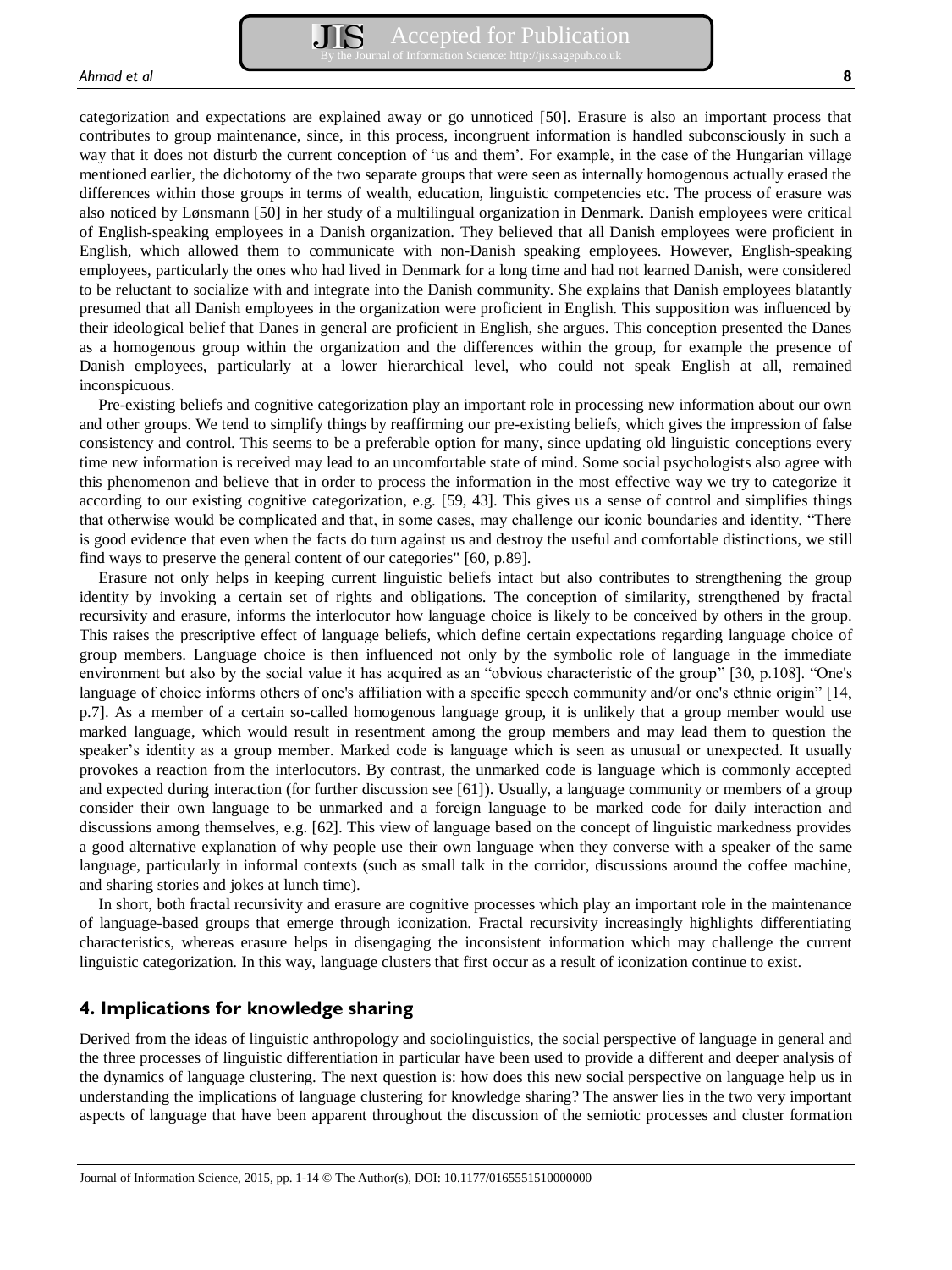and maintenance. First, language is symbolic, and second, it is hierarchical. Both of these aspects provide a chance to interpret the implications of language clustering for knowledge sharing from a different perspective.

## *4.1. The Symbolic aspect of language*

As mentioned earlier, language is symbolic in nature [19, 53]. It not only transfers content but is also content in itself [63]. The dual role of language in social interaction, on one hand to transfer content and on the other continuously to signal interlocutors' social characteristics such as identity, loyalties, social and economic status (fractal recursivity), underlines the influential role of language in social interactions [63, 24]. In multilingual contexts, the symbolic power of language becomes quite relevant because it may not only influence our social interactional behavior (such as language choice and style) but also moderate socializing behavior in terms of who talks with whom and with how much intensity, formality and frankness [19]. The capacity to influence behavior also extends to organizations, which are an extension of social life and therefore equally prone to individuals' perceptions of associations and emotions. This symbolic aspect of language highlights the likelihood that symbolic association with linguistic communities moderates the socialization patterns that usually influence knowledge sharing practices, as discussed below.

#### 4.1.1. Socialization

Speakers of the same language, identifying themselves with the same culture and having the same identity, may find it important to socialize and communicate with each other in their own language in the workplace. Empirical evidence has noted this attitude before [14, 50]. In this way, they will not only have a chance to use their native language but also communicate with those who, according to their perception, may be more understanding and closer to a certain set of shared values. This leads to enhanced socialization within a language community. Socialization is known to be an important factor in building informal networks and transactive memory systems containing information about who knows what; an important precondition of informal knowledge sharing [64-67]. What we can infer here is that a language cluster is likely to have more knowledge of each other's domain of expertise due to within-cluster socialization, creating more opportunities for knowledge sharing between cluster members. Within-cluster knowledge sharing practices may be further strengthened due to cluster members' sense of social identification with a certain language group; a by-product of language symbolism. This can justify their sense of obligation and rights; moreover, cluster members may feel more confident when asking for advice and conversely more obliged to help and share important information with their own linguistic group members. In conclusion, this symbolic aspect of language proposes that language is likely to generate invisible constraints and possibilities by promoting socialization and perceptions of associations which tend to favor knowledge sharing within the cluster. Now the question arises: what is new in this, since there have already been studies showing within-cluster knowledge sharing as discussed in the language clustering section above. The new element here is the perspective from which we understand the within-cluster knowledge sharing attitude. It tells us that within the language cluster knowledge sharing may not only occur as a result of the common language (shared code and competence), but also because of the potential socialization behavior which, though instigated by language, still has its own significance due to its direct connection with knowledge sharing. The symbolic aspect of language enables us to see the socialization as a mediating variable between language and knowledge sharing, one that is usually neglected in the traditional approach to language, where language competence is seen to have direct influence on knowledge sharing behavior. Hence, to grasp language effects in current knowledge sharing behavior in multilingual organizations and to develop a knowledge sharing strategy accordingly, we should not look only at the employees' language competence but also at the socialization patterns prevailing within and between language communities in the workplace.

## *4.2. The hierarchical aspect of language*

The fact that languages are hierarchal is the second aspect reflected in the semiotic processes. This hierarchy exists between languages and also within languages (for example, accents) depending upon the context [68, 69-71]. In multilingual contexts, some languages are valued more highly than others due to the economic and social success of their native speakers. This linguistic hierarchy is due to the tendency of language to develop an indexical relationship with the people who speak it (iconization), and their social and economic features (fractal recursivity). In other words, language has hierarchical features because it is associated with social features (such as the social status of the speakers) which are hierarchical in nature. When an indexical relationship is established, a certain language becomes a symbolic icon of those social and economic characteristics and generalizes it onto the whole speech community (erasure), hence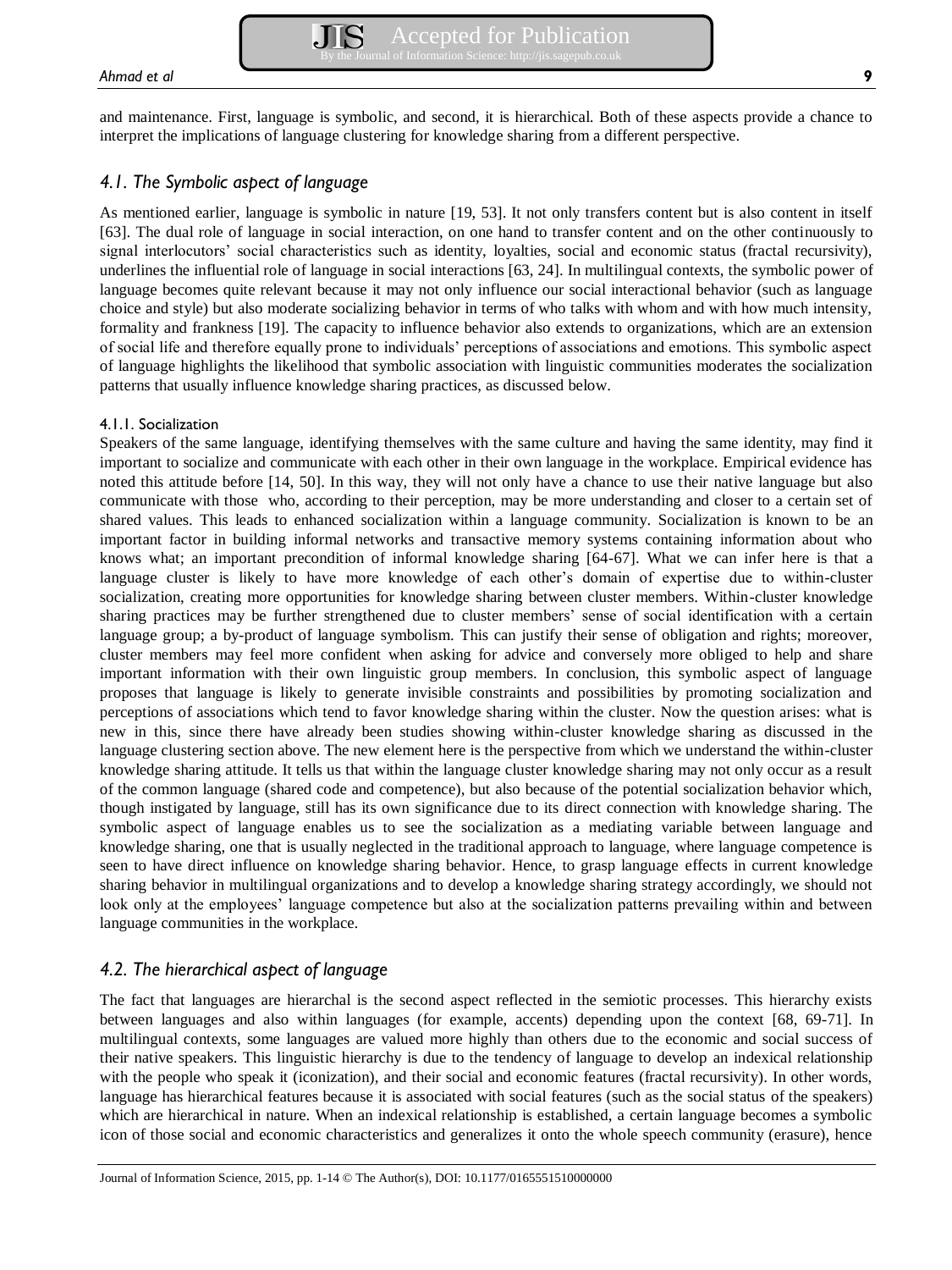leading to further fine tuning of the categories within the hierarchy. In such cognitive conceptions of generalization, general group characteristics are consulted more than specific individual characteristics by others [72]. This hierarchical aspect has implications for knowledge sharing because if languages are hierarchical it means that language clusters or linguistic communities are also hierarchical, which may influence their professional identity and inter-cluster cooperation dynamics as discussed below.

#### 4.2.1. Professional identity

Language identity is known to affect professional identity in multilingual organizations. Sometimes professional competence of an employee comes under threat due to language association. Association with a low hierarchy language community may result in a low value being attached to an individual's professional competence by others. For example, an English accent in certain contexts is associated with the group who are foreigners, less educated, low in confidence, economically and culturally poor, e.g. [73]. Such a concept may sometimes influence the evaluation of their, intellectual worth, credibility and intelligence, as has been shown in a number of studies on English accent [73, 74]. Harrison [7] shows that accented English speakers working in the social field in Australia are subject to negative evaluation in terms of professional knowledge and skills, not only by clients but also by their peers. This is very important in terms of knowledge sharing, since perception of a person as less competent or knowledgeable may decrease the number of queries for advice and help he or she receives from colleagues. Sometimes an organization's attitude toward linguistic groups further contributes to undermining the professional value of the employees with certain linguistic associations. For example, a university professor of Chinese ethnicity was refused promotion solely because of his English accent [73, pp.161-65]. Such organizational decisions implicitly send negative signals or impressions to other employees in the organization about the professional competence of certain linguistic groups which may damage the potential for informal knowledge sharing between different linguistic groups.

#### 4.2.2. More cooperation than competition

Language clustering is usually seen as a barrier to knowledge sharing because it promotes segregation. In the knowledge management literature, segregation in the social life of the organization is usually considered harmful for informal knowledge sharing at the individual level. However, if we look from the hierarchical perspective of language then language clustering may also lead to positive consequences for knowledge sharing in multilingual organizations. Employees associated with the linguistic group high in the organization's language hierarchy may experience the phenomenon of basking in reflected glory and may become attractive to other linguistic groups for networking. In a multilingual organization, it is quite common that some languages are regarded as superior to others; usually English as a lingua franca [50], a local language of the organization [75], the language of the top management in the organization [11]. In their study, Lauring and Bjerregaard [76] explain how the senior management, which mostly consisted of Danish managers in a Saudi Arabian subsidiary, always used Danish among themselves. As a result, neither Arabic (the commonly spoken language in the organization) nor English (the official corporate language) emerged as the language of power and high organizational status, but instead Danish did - putting it at the top of the linguistic hierarchy in the subsidiary. It was a symbol of top management; speaking Danish meant access to a valuable information network and resources. A general impression of who knows whom is important in social network building and in shaping knowledge sharing patterns in organizations [66, 77]. Positive feelings toward a language community are likely to result in a situation where the other language speakers attempt to socialize or network with the valued language community, which would certainly influence knowledge sharing practices in the workplace. In a situation where one language group is favorably inclined towards another, we can expect more cooperation than competition in terms of sharing knowledge and other resources. Gaining this new insight into the positive side of language clustering for knowledge sharing has been made possible through the adoption of the hierarchical view of language presented here, whereas in the commonly used instrumental view of language in knowledge sharing, language clustering has always seemed to hinder intergroup knowledge sharing.

The above discussion shows that the relationship between language clustering and knowledge sharing is not a simple one and cannot be understood solely by adopting an instrumental perspective on language. The two extra aspects, identified from the social perspective in this study, are useful in providing a fresh viewpoint from which to observe knowledge sharing behavior in multilingual organizations characterized by clustering practices. Where on one hand, the symbolic aspect proposes within-cluster knowledge sharing as a norm, the hierarchical aspect on the other hand seems to suggest between-cluster knowledge sharing possibilities. However, in what situation which aspect would be more influential than the other is a difficult question and is left for future research. It seems that to comprehensively understand the effect of language (clustering) on knowledge sharing, a suitable strategy is to adopt a broader perspective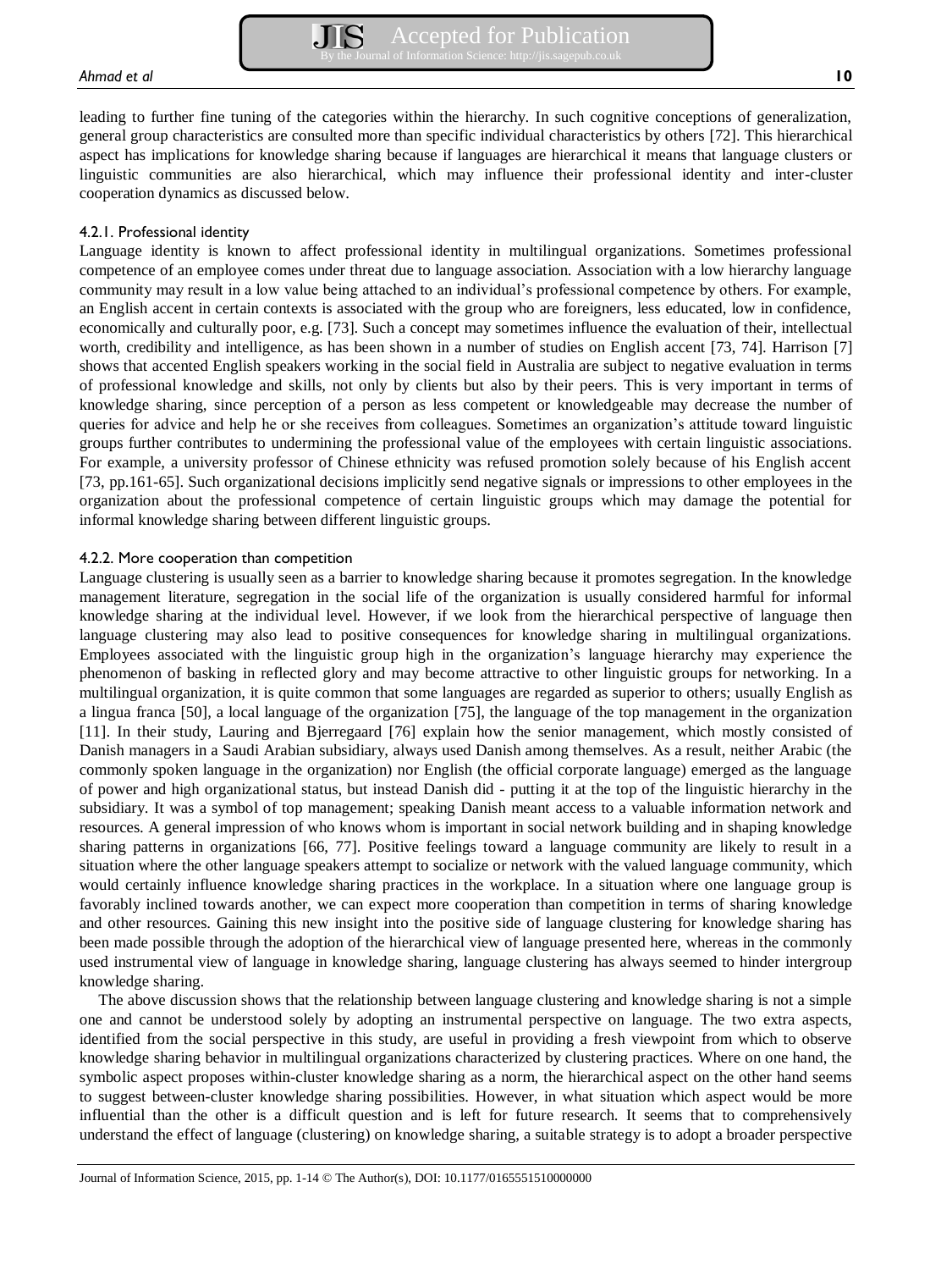on language in knowledge management research. This paper is an attempt in this regard. By focusing only on the instrumental aspect of language, we may end up with deficient insights into language and the knowledge sharing relationship, ultimately making it difficult to understand discrepancies in knowledge sharing patterns in multilingual organizations.

## **5. Conclusion**

The purpose of this paper has been to shed light on language clustering as it is known to influence knowledge sharing practices in organizations. It is argued that better understanding of the formation of language clusters would enable us to better understand and manage knowledge sharing patterns in multilingual workplaces. By borrowing the concepts from linguistic anthropology in general and the semiotic processes of linguistic differentiation in particular, an attempt has been made to explore the underlying mechanisms of language cluster formation. Iconization, which is the first process of linguistic differentiation, explains the emergence of language clusters. Language has symbolic value that converts into group forming symbolic boundaries when different language groups start to practice socialization through the lens of linguistic association in multilingual settings. The second and third processes, fractal recursivity and erasure play an important role in maintaining the boundaries of language clusters. Fractal recursivity strengthens the group by alleviating interlinguistic community differences and erasure insures that incongruent information which may challenge the existing group boundaries goes unnoticed.

One of the most important aspects of this paper has been the use of this social aspect of language, which has attracted only limited attention in knowledge management research so far. The use of the sociolinguistic concepts in explaining language clustering has allowed us to shed light on implications of language clustering for knowledge sharing from different perspectives. While the focus was on language clustering, the social dynamics of language have been explored from different angles which may provide very useful food for thought and alternative perspectives for exploring information behavior. For example, erasure provides a new perspective on the mysterious ways in which people process information about others on the basis of linguistic association in a multilingual environment. Unfortunately, in knowledge management in general and in knowledge sharing in particular, language has often been approached from a communicative perspective where the focus has been on designing knowledge management systems that can handle multilingual content in terms of data mining, extraction, translation and presentation e.g. [78, 79]. This view of language is more aligned with the codification strategy of knowledge management, where technology equals a panacea. In this study, the social aspect of language is highlighted and it may be implied that it falls under the personalization strategy of knowledge management, which deals with knowledge in association with social and contextual dynamics. In terms of implication for knowledge sharing, it is proposed that by adopting a social perspective on language, we are able to highlight two important aspects of language. These two aspects are useful in interpreting implications for knowledge sharing in a different way from that which we usually derive from the instrumental aspect of language.

In terms of practical implications, it is clear that organizations should also look at the social aspect of language while developing knowledge sharing culture. One possible strategy could be to encourage social interaction between language groups, for example by arranging different social activities and competitions involving multilingual groups. Moreover group projects can also be used as a useful platform to promote intermingling at work by moderating the group composition. However, it is important to note that a strategy to encourage social interaction may not yield expected benefits if other forces are at work. Some language groups may have certain vested interests in maintaining the status quo, particularly if it is to their advantage. In this regard, we need further research<sup>1</sup>. We need empirical research on linguistic differentiation in multilingual organizations to see how these semiotic processes operate in practice in different contextual conditions. Do all three semiotic processes always work together? Can we differentiate individual effects of each semiotic process in terms of knowledge sharing? Moreover it would be interesting to explore how linguistic differentiation works in conjunction with organizational factors such as type of work, organizational policies, management structure, organizational culture. Hopefully further research on linguistic differentiation will be able to provide more practical applications of this concept for organization management in general and strategies to promote knowledge sharing in particular.

#### **Notes**

1. We wish to thank an anonymous reviewer for pointing this to us.

#### **Funding**

Journal of Information Science, 2015, pp. 1-14 © The Author(s), DOI: 10.1177/0165551510000000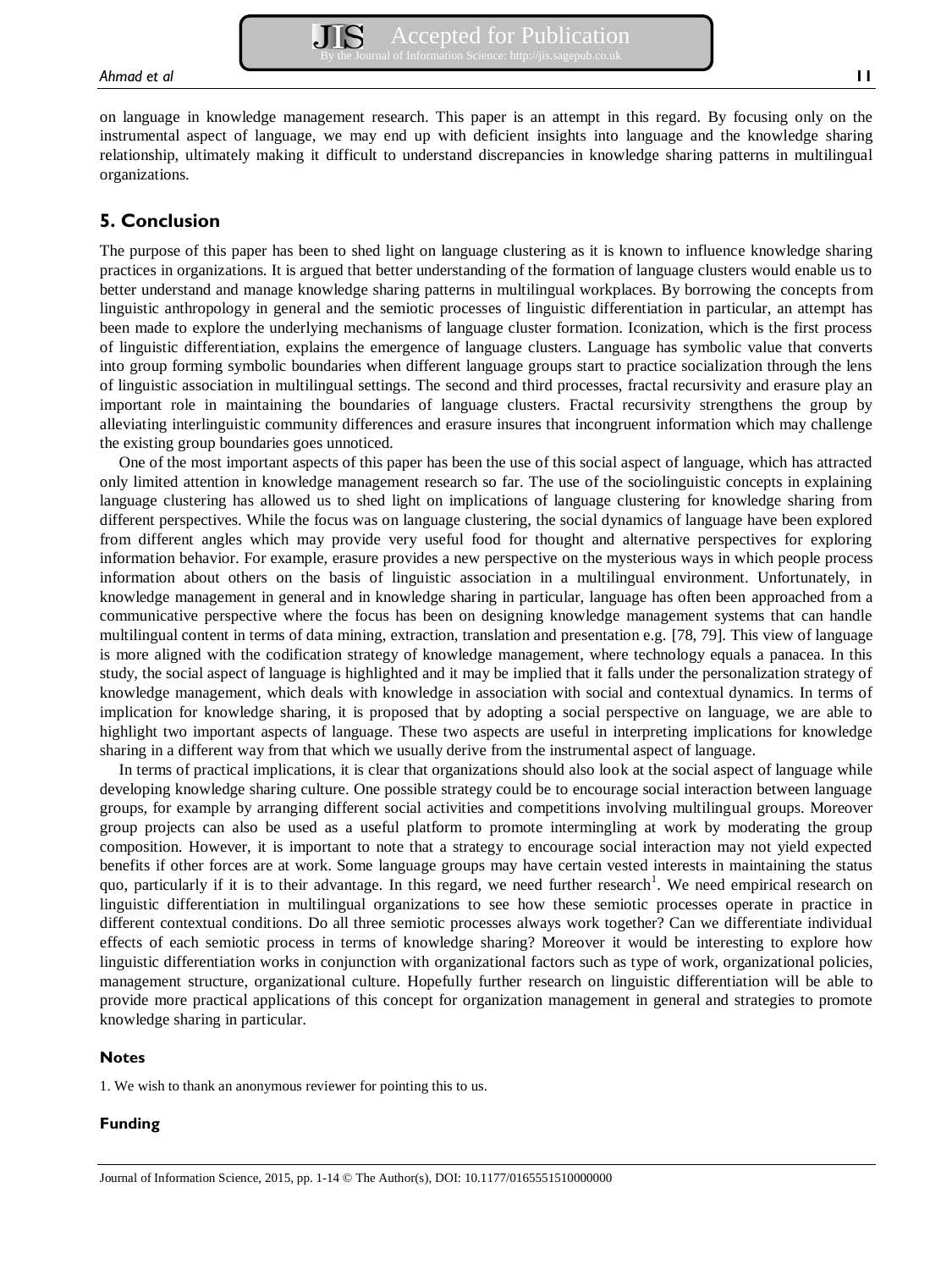This work was supported by Erkki Paasikivi Foundation; The Foundation for Economic Education in Finland; and Åbo Akademi University Doctoral Network.

#### **References**

- [1] Widen-Wulff G and Ginman M. Explaining knowledge sharing in organizations through the dimensions of social capital. *Journal of Information Science 2004; 30*(5): 448-458.
- [2] Brown S, Dennis A, Burley D, and Arling P. Knowledge sharing and knowledge management system avoidance: The role of knowledge type and the social network in bypassing an organizational knowledge management system. *Journal of the American Society for Information Science and Technology* 2013; 64: 2013-2023.
- [3] Choi S, Kang Y and Lee H. The effects of socio-technical enablers on knowledge sharing: an exploratory examination. *Journal of Information Science* 2008; 34(5): 742-754.
- [4] Tsai W. Social structure of "coopetition" within a multiunit organization: Coordination, competition, and intraorganizational knowledge sharing. *Organization Science* 2002; 13(2): 179-190.
- [5] Barner-Rasmussen W and Björkman I. Surmounting interunit barriers: Factors associated with interunit communication intensity in the multinational corporation. *International Studies in Management and Organization* 2005; 35: 28-46.
- [6] Louhiala-Salminen L. The fly's perspective: Discourse in the daily routine of a business manager. *English for Specific Purposes* 2002; 21(3):211--231.
- [7] Harrison G. "Oh, you've got such a strong accent": Language Identity Intersecting with Professional Identity in the Human Services in Australia*. International Migration* 2013; 51(5): 192-204.
- [8] Makela K, Kalla H and Piekkari R. Interpersonal similarity as a driver of knowledge sharing within multinational corporations. *International Business Review* 2007; 16(1): 1-22.
- [9] Lahtinen J. Local social knowledge management: A case study of social learning and knowledge sharing across organizational boundaries. *Journal of Information Science* 2013; 39(5): 661-675.
- [10] Tsai W and Ghoshal S. Social capital and value creation: The role of intrafirm networks. *Academy of Management Journal* 1998; 41(4): 464–476.
- [11] Marschan-Piekkari R, Welch D and Welch L. In the shadow: the impact of language on structure, power and communication in the multinational. *International Business Review* 1999a; 8(4): 421–440.
- [12] Vaara E, Tienari J, Piekkari R and Säntti R. Language and the circuits of power in a merging multinational corporation, *Journal of Management Studies* 2005; 42(3): 595-623.
- [13] Tange H and Lauring J. Language management and social interaction within the multilingual workplace. *Journal of Communication Management* 2009; 13(3): 218–232.
- [14] Remennick L. Resetting the rules of the game: Language preferences and social relations of work between Russian immigrants and veteran professionals in an Israeli organization. *Journal of International Migration and Integration* 2005; 6(1): 1–28.
- [15] Charles M. Language Matters in Global Communication: Article Based on ORA Lecture, October 2006. *Journal of Business Communication* 2007; 44: 260–282.
- [16] Lauring J and Tange H. International language management: Contained or dilute communication. *European Journal of International Management* 2010; 4(4): 317-332.
- [17] Peltokorpi V and Vaara E. Knowledge transfer in multinational corporations: Productive and counterproductive effects of language-sensitive recruitment. *Journal of International Business Studies* 2014; 45(5): 600–622.
- [18] Bourdieu P. *Language and Symbolic Power*. Cambridge: Polity Press, 1991.
- [19] Edwards J. *Language and identity*. Cambridge, UK: Cambridge University Press; 2009.
- [20] Irvine J and Gal S. Language ideology and linguistic differentiation. In: Kroskrity P (eds) *Regimes of language: ideologies, polities, and identities*. Santa Fe, NM: School of American Research Press, 2000, pp.35-83.
- [21] Gal S and Irvine J. The boundaries of languages and disciplines: How ideologies construct difference. *Social research* 1995; 62(4): 967-1001.
- [22] Lønsmann D. English as a corporate language. *Language choice and language ideologies in an international company in Denmark*. Roskilde: Roskilde University, 2011.
- [23] Woolard K. Languge ideology as field of inquiry. In Schieffelin B, Woolard K and Kroskrity P (eds) Language Ideologies: Practice and Theory. New York: Oxford University Press, 1998, pp.3-50.
- [24] Weber J and Horner K. *Introducing multilingualism*. London: Routledge; 2012.
- [25] Lamont M and Molnar V. The study of boundaries in the social sciences. *Annual review of sociology* 2002; 28(1):167-195.
- [26] Lamont M. Symbolic Boundaries: Overview. In: Smelser N and Baltes P (eds) International encyclopedia of the social & behavioral sciences. Amsterdam: Elsevier; 2001, pp.15341-15347.
- [27] Ba' S. Symbolic boundaries: integration and separation of work and family life*. Community, Work & Family* 2011; 14: 317- 334.
- [28] Bail C. The Configuration of Symbolic Boundaries against Immigrants in Europe. *American Sociological Review* 2008; 73: 37- 59.
- [29] Eastman C. Language, ethnic identity and change. In: Edwards J (eds) *Linguistic minorities, policies, and pluralism*. London Orlando: Academic Press, 1984, pp.259-276.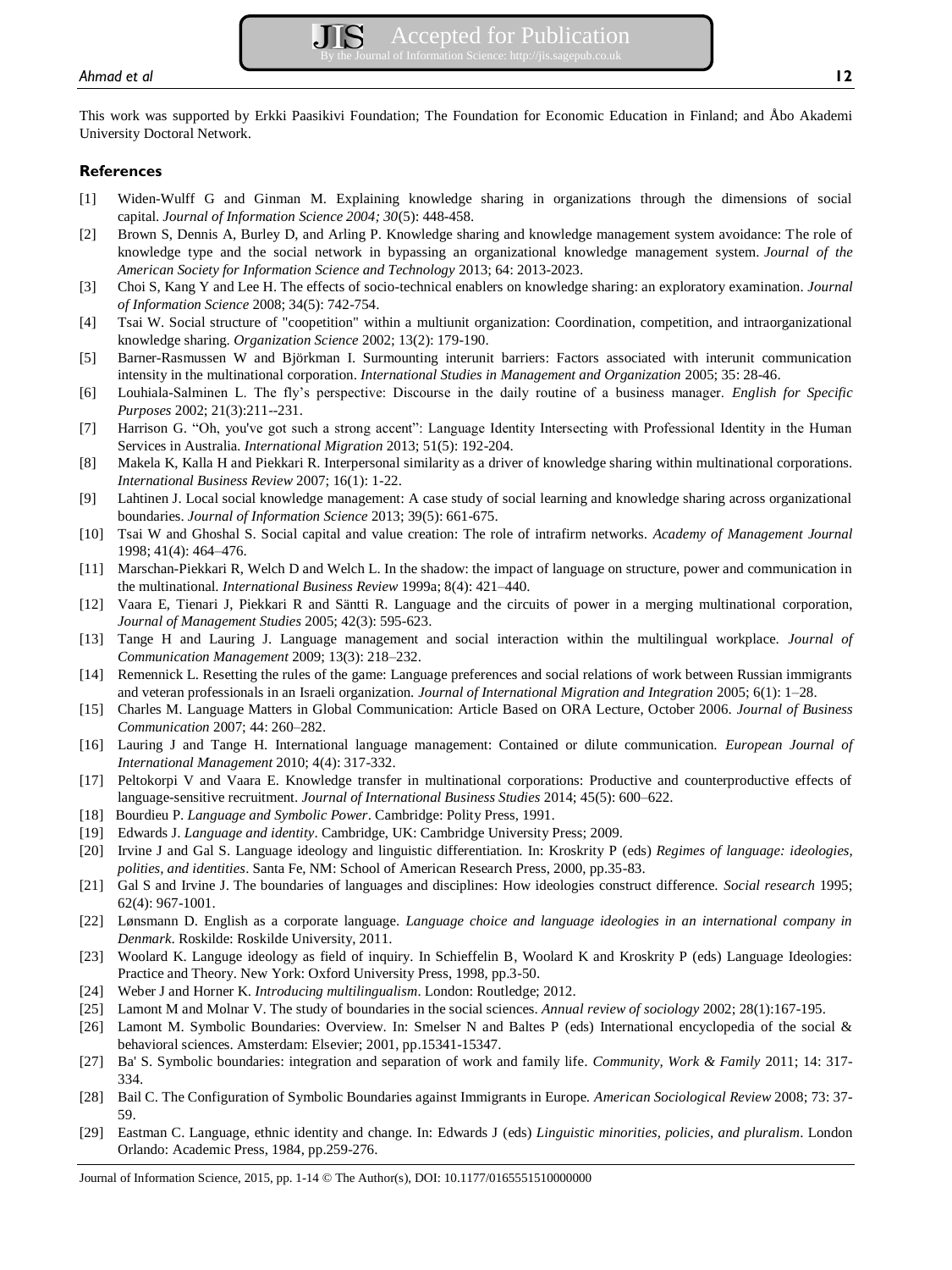- [30] Heller M. Negotiation of language choice in Montreal. In: Gumperz J (eds) *Language and social identity*. Cambridge Cambridgeshire: Cambridge University Press, 1982, pp. 108-118.
- [31] Blackledge A. Construction of identity in political discourse in multilingual Britain. In: Pavlenko and Blackledge (eds*) Negotiation of identities in multilingual contexts*. Clevedon; Buffalo: Multilingual Matters; 2004.
- [32] Cho G. The Role of Heritage Language in Social Interactions and Relationships: Reflections from a Language Minority Group, *Bilingual Research Journal: The Journal of the National Association for Bilingual Education* 2000; 24(4): 369-384.
- [33] Gumperz J. *Language and social identity*. Cambridge [Cambridgeshire]: Cambridge University Press; 1982.
- [34] Quirk R. Language and Concepts of Identity. *European Review* 1998; 6(3): 291-298.
- [35] Davidson K. Language and identity in Switzerland. *English Today* 2010; 26(01): 15-17.
- [36] Pavlenko A. The making of an American: negotiation of identities at the turn of twentieth century. In: Pavlenko A and Blackledge A (eds) *Negotiation of identities in multilingual contexts*. Clevedon Buffalo: Multilingual Matters, 2004, pp.34-67.
- [37] Paffey D. *Language Ideologies and the Globalization of "Standard" Spanish : Raising the Standard*. London: Bloomsbury Publishing, 2012.
- [38] Brass D, Galaskiewicz J, Greve, H, and Tsai W. Taking stock of networks and organizations: A multilevel perspective. *Academy of Management Journal* 2004; 47: 795–817.
- [39] McPherson M, Smith-Lovin L and Cook J. Birds of a feather: Homophily in social networks. *Annual Review of Sociology* 2001; 27: 415-444.
- [40] Monge P and Contractor N. *Theories of communication networks*. Oxford: Oxford University Press; 2003.
- [41] Phelps J, Blakar R, Carlquist E, Nafstad H and Rand-Hendriksen K. Symbolic boundaries and ideology in the Norwegian multicultural society: A longitudinal study of public discourse. *Journal of Community & Applied Social Psychology* 2012; 22(3):187-205.
- [42] Tilly C. Social Boundary Mechanisms, *Philosophy of the Social Sciences* 2004; 34(2): 211-236.
- [43] McGarty C, Yzerbyt V and Spears R. *Stereotypes as explanations*. London: Cambridge University Press; 2002.
- [44] Piller I. Naturalization language testing and its basis in ideologies of national identity and citizenship. *International Journal of Bilingualism* 2001; 5(3): 259-277.
- [45] Pavlenko A and Blackledge A. Introduction: new theoretical approaches to the study of negotiation of identities in multilingual contexts. In: Pavlenko A and Blackledge A (eds) *Negotiation of identities in multilingual contexts*. Clevedon Buffalo: Multilingual Matters, 2004, pp.1-33.
- [46 ] Blommaert J and Verschueren J. The role of language in European nationalist ideologies. In: Schieffelin B, Woolard K and Kroskrity P (eds*) Language Ideologies: Practice and Theory*. New York: Oxford University Press, 1998, pp.189-210.
- [47] Blackledge A. Monolingual ideologies in multilingual states: Language, hegemony and social justice in Western liberal democracies. *Sociolinguistic Studies* 2000; 1: 25–45.
- [48] Schieffelin B and Doucet R. The "real" Haitian Creole: Ideology, metalinguistics and orthographic choice. In: Schieffelin B, Woolard K and Kroskrity P (eds) *Language Ideologies: Practice and Theory*. New York: Oxford University Press, 1998, pp.285-316.
- [49] Milani T. Language testing and citizenship: A language ideological debate in Sweden. *Language in Society* 2008; 37(1): 27– 59.
- [50] Lønsmann D. Linguistic diversity in the international workplace: Language ideologies and processes of exclusion. *Multilingua-Journal of Cross-Cultural and Interlanguage Communication* 2014; 33(1-2): 89-116.
- [51] Turner J. Some current issues in research on social identity and self-categorization theories In: Ellemers N, Spears R and Doosje B (eds) *Social identity*. Malden, MA: Blackwell Publishers, 1999, pp.6-34.
- [52] Krueger J and Rothbart M. Contrast and accentuation effects in category learning. *Journal of Personality and Social Psychology* 1990; 59(4): 651-663.
- [53] Seargeant P. *The idea of English in Japan*. Bristol, UK: Multilingual Matters; 2009.
- [54] Medin D. Concepts and conceptual structure. *American Psychologist* 1989; 44(12): 1469-1481.
- [55] Wisniewski E and Medin D. On the interaction of theory and data in concept learning. *Cognitive Science* 1994; 18(2): 221-281.
- [56] Malt C. Water is not H2o. *Cognitive Psychology* 1994; 27(1): 41-70.
- [57[ Schieffelin B, Woolard K and Kroskrity P. *Language ideologies*. New York: Oxford University Press; 1998.
- [58] Silverstein M. Language structure and linguistic ideology. In: Clyne P, Hanks W and Hofbauer C (eds) *The elements, a parasession on linguistic units and levels*, April 20-21, 1979. Chicago, Ill.: Chicago Linguistic Society; 1979, 193-247.
- [59] Hamilton D, Rose T. Illusory correlation and the maintenance of stereotypic beliefs. *Journal of Personality and Social Psychology* 1980; 39(5): 832-845.
- [60] Tajfel H. Cognitive aspects of prejudice. *Journal of Social Issues* 1969; 25(4); 79-97.
- [61] Myers-Scotton. The negotiation of identities in conversation: a theory of markedness and code choice. *International Journal of the Sociology of Language* 1983(44): 115--136.
- [62] Siegel J. How to get a laugh in Fijian: Code-switching and humor. *Language in Society*. 1995; 24(1): 95--110.
- [63] Fishman J. *The Sociology of Language: An Interdisciplinary Social Science Approach to Language in Society*. Rowley, Mass: Newbury House Publishers, 1972.